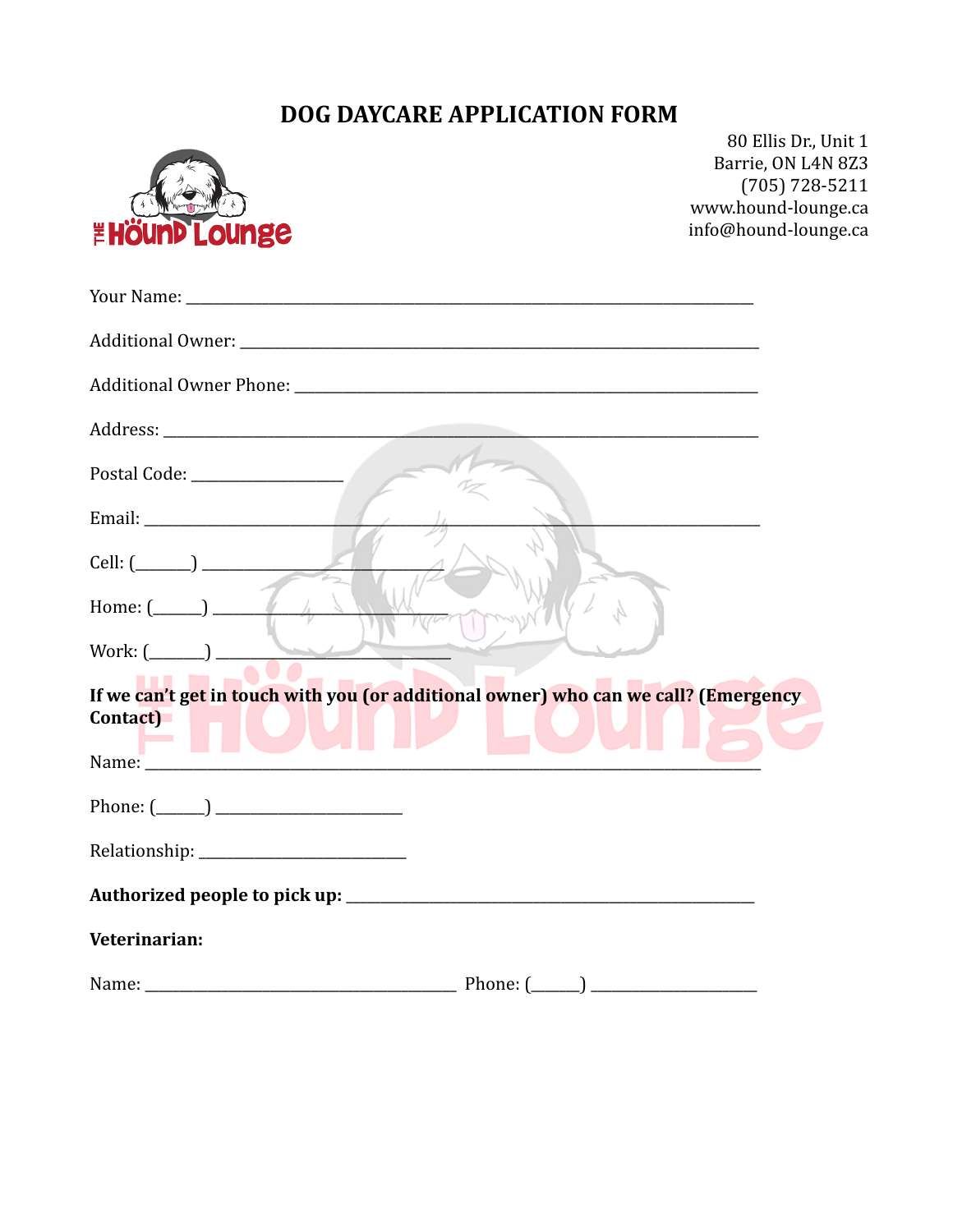## **PET INFORMATION**

|                                        | Sex: Male/Female Spayed/Neutered?: Yes/No Birthday: _________________                                         |  |
|----------------------------------------|---------------------------------------------------------------------------------------------------------------|--|
|                                        | Immunization (expiry dates please). If you do not know we can call your veterinary.                           |  |
|                                        |                                                                                                               |  |
|                                        | Hepatitis: _______________________Parainfluenza: ________________________________ Bordetella: _______________ |  |
|                                        | Please describe your dogs overall temperament: _________________________________                              |  |
| How does your dog react to other dogs? |                                                                                                               |  |
|                                        |                                                                                                               |  |
|                                        | Has your dog participated in play at the dog park? Yes/No                                                     |  |
|                                        | If yes, how did they react? $\frac{1}{2}$                                                                     |  |
|                                        |                                                                                                               |  |
|                                        | Does your dog have any kinds of people they automatically fears or dislikes? Yes/No                           |  |
|                                        | If yes, describe:                                                                                             |  |
|                                        | Does your dog have any kinds of dogs they automatically fears or dislikes? Yes/No                             |  |
|                                        |                                                                                                               |  |
|                                        | Has your dog ever bitten a person, even by accident? Yes/No                                                   |  |
|                                        |                                                                                                               |  |
|                                        | Has your dog ever been in a fight or bitten another dog, even by accident? Yes/No                             |  |
|                                        |                                                                                                               |  |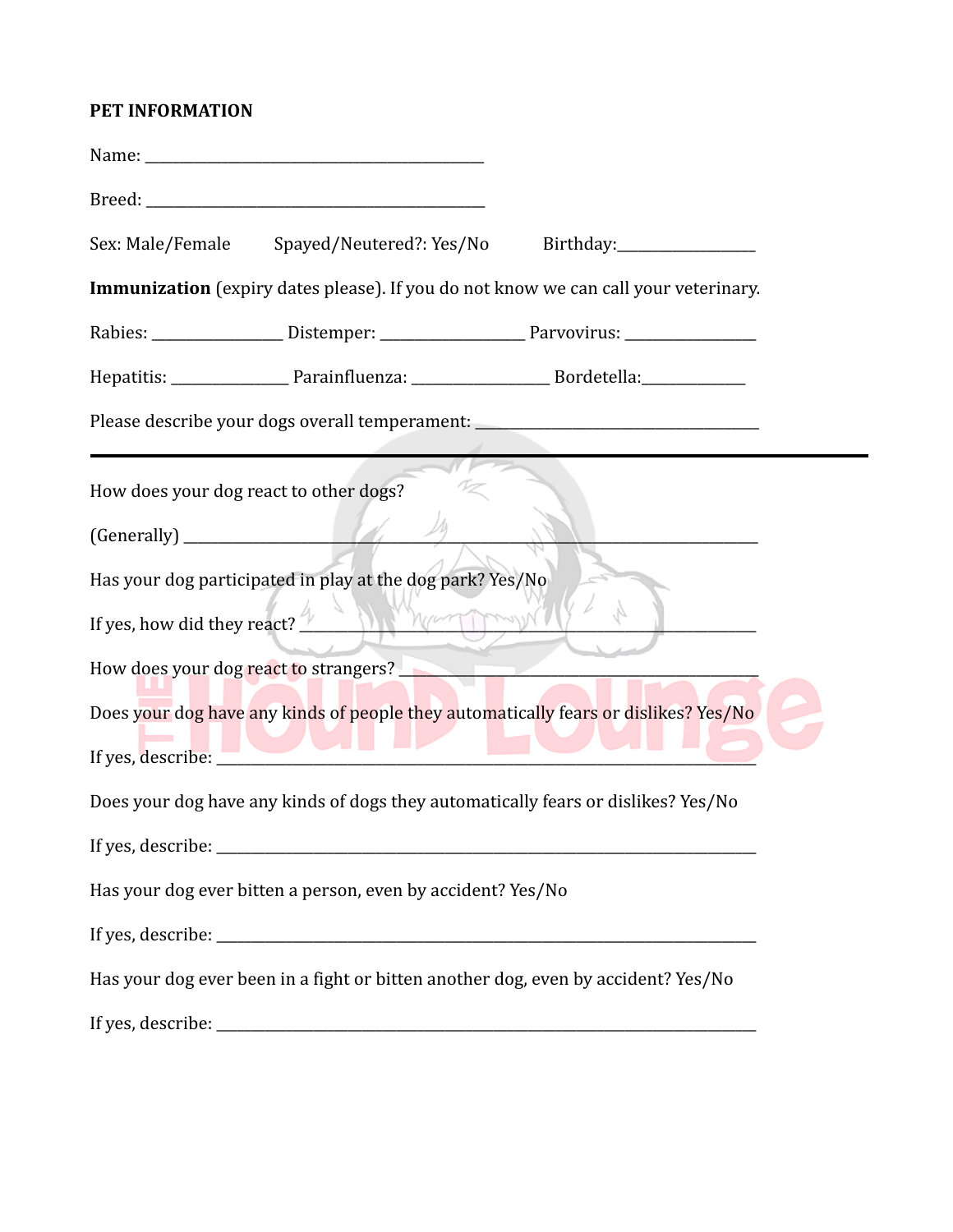Has your dog ever resisted, growled, or snapped when:

- a) Toys are removed? Yes/No
- b) Disturbed while resting or sleeping? Yes/No
- c) Physically removed from a location by collar? Yes/No
- d) Touched when fixated or focused on something? Yes/No

Has your dog shared toys/food/water with other dogs? Yes/No Were there any problem?

Does your dog have any health concerns we should be aware of? Yes/No

Describe:

Does your dog have any area on their body that they do not like to be touched?

\_\_\_\_\_\_\_\_\_\_\_\_\_\_\_\_\_\_\_\_\_\_\_\_\_\_\_\_\_\_\_\_\_\_\_\_\_\_\_\_\_\_\_\_\_\_\_\_\_\_\_\_\_\_\_\_\_\_\_\_\_\_\_\_\_\_\_\_\_\_\_\_\_\_\_\_\_\_\_\_\_\_\_\_\_\_\_\_\_\_\_\_\_\_\_\_\_

\_\_\_\_\_\_\_\_\_\_\_\_\_\_\_\_\_\_\_\_\_\_\_\_\_\_\_\_\_\_\_\_\_\_\_\_\_\_\_\_\_\_\_\_\_\_\_\_\_\_\_\_\_\_\_\_\_\_\_\_\_\_\_\_\_\_\_\_\_\_\_\_\_\_\_\_\_\_\_\_\_\_\_\_\_\_\_\_\_\_\_\_\_\_\_\_\_

Describe:

Is there anything else we should know about your dog?

 $\mathcal{L}$ 

Why would you like to start your dog in daycare?

When would you like to start?

How did you hear about us?

## **Thank you for taking the time to complete our application! You can now email it to info@hound-lounge.ca and we will be in touch shortly.**

**We look forward to meeting you and your dog! Thank you for supporting our local, family-run business.**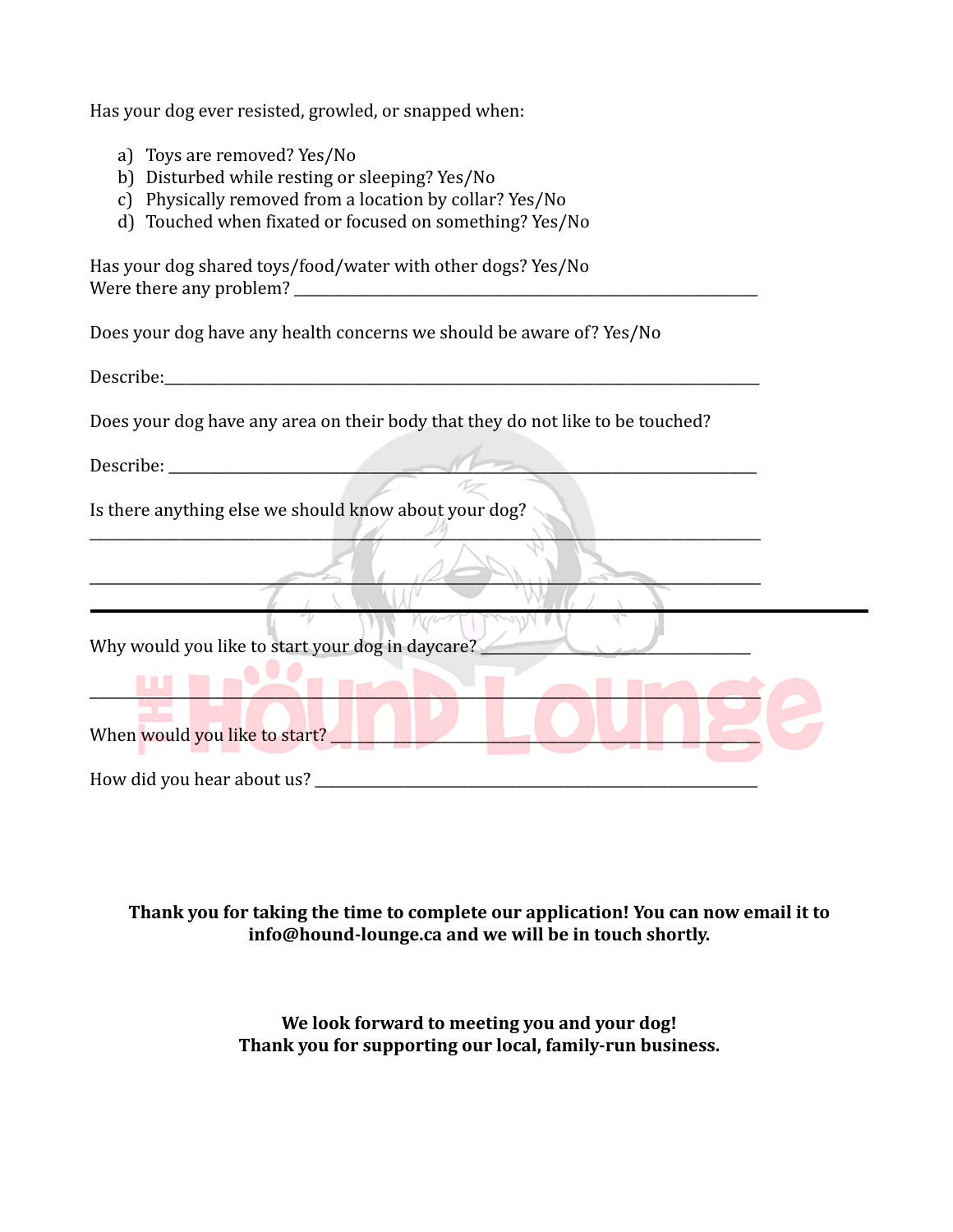## **DOG DAYCARE, PET CARE AGREEMENT**

| Your Name: 1988 and 1988 and 1988 and 1988 and 1988 and 1988 and 1988 and 1988 and 1988 and 1988 and 1988 and 1988 and 1988 and 1988 and 1988 and 1988 and 1988 and 1988 and 1988 and 1988 and 1988 and 1988 and 1988 and 1988 |  |  |
|--------------------------------------------------------------------------------------------------------------------------------------------------------------------------------------------------------------------------------|--|--|
|                                                                                                                                                                                                                                |  |  |
| Phone $(\_\_)$ - $\_\_$                                                                                                                                                                                                        |  |  |
|                                                                                                                                                                                                                                |  |  |

- 1. I further understand that THE HOUND LOUNGE INC. has relied upon my representation that my dog is in good health and has not injured or shown aggression or threatening behavior to any person or dog in admitting my dog for services at their facility.
- 2. I further understand that THE HOUND LOUNGE INC., their owners, staff, partners and volunteers, will not be liable, financially or otherwise, for injuries to my dog, myself or any property of mine while my dog is participating in services provided by THE HOUND LOUNGE INC. I hereby release THE HOUND LOUNGE INC. from any liability of any kind arising from my dogs participation in any and all services provided by THE HOUND LOUNGE INC.
- 3. I further understand and agree that any problems with my dog, behavioral, medical or otherwise will be treated as deemed best by staff of THE HOUND LOUNGE INC. in there sole discretion, and in what they view as the best interest of the animal. I understand that I assume full financial responsibility and all liability for any and all expenses involved in regards to the behavior and health of my dog.
- 4. I further understand that there are risks and benefits associated with group socialization of dogs. I agree that the benefits outweigh the risks and that I accept the risk. I desire a socialized environment for my dog while attending services provided by THE HOUND LOUNGE INC. and while in their care. I understand that while the socialization and play is closely and carefully monitored by The Hound Lounge staff to prevent injury, it is still possible that during the course of normal play my dog may receive minor nicks and scratches from roughhousing with other dogs. Staff will, upon pick-up, point out any injuries to my dog.
- 5. I understand by allowing my dog to participate in services offered by THE HOUND LOUNGE INC., I hereby agree to allow THE HOUND LOUNGE INC. to take photographs or use images of my pet in print form or otherwise for publication and/or promotion.
- 6. I further understand that I am solely responsible, financially or otherwise, for any harm or damage caused by my dog while my dog is attending any services provided by THE HOUND LOUNGE INC.